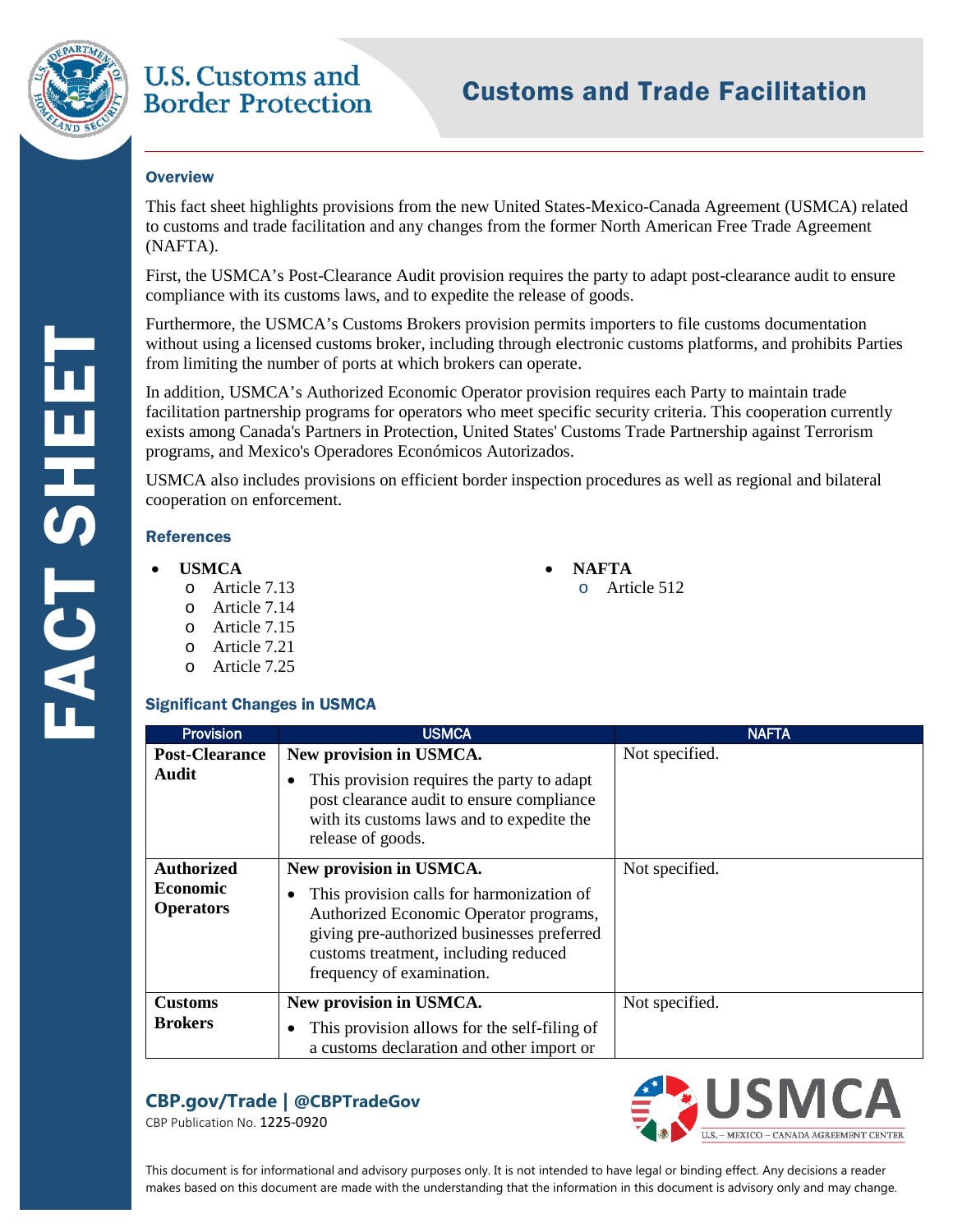

| <b>Provision</b>                                                                       | <b>USMCA</b>                                                                                                                                                                                                                                                                                                                                                                                        | <b>NAFTA</b>                                                                                                                                                                               |
|----------------------------------------------------------------------------------------|-----------------------------------------------------------------------------------------------------------------------------------------------------------------------------------------------------------------------------------------------------------------------------------------------------------------------------------------------------------------------------------------------------|--------------------------------------------------------------------------------------------------------------------------------------------------------------------------------------------|
|                                                                                        | transit documentation without the services<br>of a customs broker. Each Party shall<br>ensure that access to the electronic systems<br>is available for self-filers. This provision<br>prohibits limits to the number of ports or<br>locations at which a customs broker may<br>operate. Each Parties' qualifications and<br>requirements for customs brokers must be<br>transparent and objective. |                                                                                                                                                                                            |
| <b>Border</b><br><b>Inspections</b>                                                    | New provision in USMCA.<br>Parties shall coordinate to carry out<br>$\bullet$<br>examinations expeditiously. Furthermore,<br>as appropriate, the Parties shall coordinate<br>to develop procedures or facilities, at<br>adjacent ports of entry, for the efficient<br>movement of goods.                                                                                                            | Not specified.                                                                                                                                                                             |
| <b>Regional and</b><br><b>Bilateral</b><br><b>Cooperation on</b><br><b>Enforcement</b> | Change in USMCA.<br>• Only a domestic importer, or an exporter or<br>producer in one of the other two countries,<br>can request advice or information.<br>• Must respond timely if it meets the<br>requirements of the drawback or duty<br>deferral program.                                                                                                                                        | • The Parties shall cooperate in the<br>enforcement of their respective<br>customs-related laws or regulations<br>implementing this Agreement and<br>exchange information when practicable |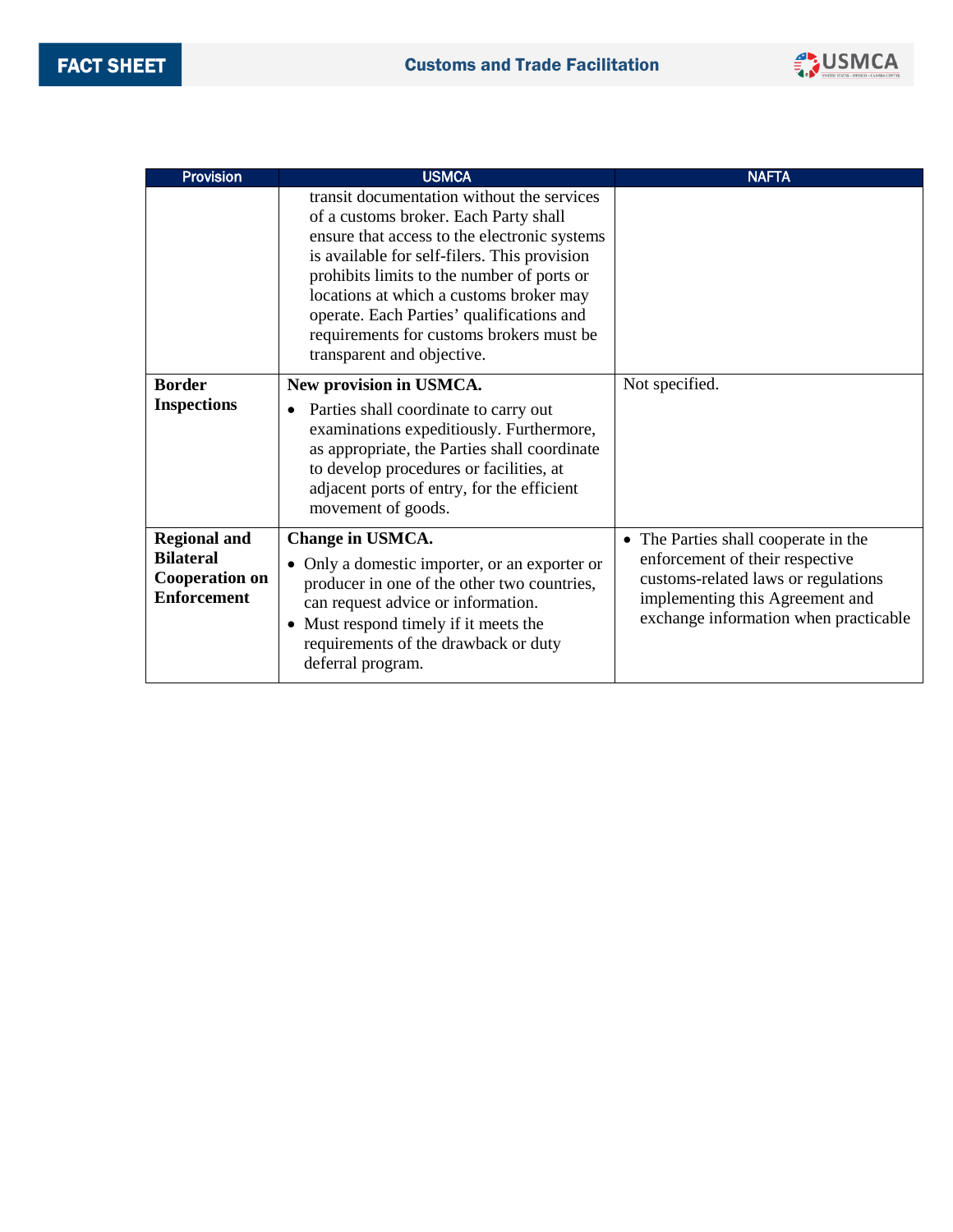

### Detailed USMCA/NAFTA Side-by-Side

| <b>Provision</b>                          | <b>USMCA</b>                                                                                                                                                                                                                                                                                                                                      | <b>NAFTA</b>   |
|-------------------------------------------|---------------------------------------------------------------------------------------------------------------------------------------------------------------------------------------------------------------------------------------------------------------------------------------------------------------------------------------------------|----------------|
| <b>Post-Clearance</b><br><b>Audit</b>     | 1. With a view to expediting the release of<br>goods, each Party shall adopt or maintain<br>post-clearance audits to ensure compliance<br>with its customs and related laws and                                                                                                                                                                   | Not specified. |
|                                           | regulations.<br>2. Each Party shall conduct post-clearance<br>audits in a risk-based manner.                                                                                                                                                                                                                                                      |                |
|                                           | 3. Each Party shall conduct post-clearance<br>audits in a transparent manner. If an audit<br>is conducted and conclusive results have<br>been achieved, the Party shall, without<br>delay, notify the person whose records are<br>audited of the audit results, the basis of the<br>results, and the audited person's rights and<br>obligations.  |                |
|                                           | 4. The Parties acknowledge that the<br>information obtained in a post-clearance<br>audit may be used in further<br>administrative, quasi-judicial, or judicial<br>proceedings.                                                                                                                                                                    |                |
|                                           | 5. Each Party shall, whenever practicable,<br>use the result of post-clearance audits in<br>applying risk management.                                                                                                                                                                                                                             |                |
|                                           | 6. Each Party shall conduct a post-clearance<br>audit in a manner that informs the trader<br>with respect to laws, regulations, and<br>procedures and promotes future<br>compliance.                                                                                                                                                              |                |
|                                           | 7. Each Party shall provide in its laws or<br>regulations a fixed and finite period with<br>respect to record-keeping obligations.                                                                                                                                                                                                                |                |
|                                           | (Reference: USMCA Article 7.13)                                                                                                                                                                                                                                                                                                                   |                |
| <b>Authorized</b><br>Economic<br>Operator | 1. Each Party shall maintain a trade<br>facilitation partnership program for<br>operators who meet specified security<br>criteria, hereinafter, referred to as<br>Authorized Economic Operator (AEO)<br>programs, in accordance with the<br>Framework of Standards to Secure and<br>Facilitate Global Trade of the World<br>Customs Organization. | Not specified. |
|                                           | 2. The Parties shall endeavor to cooperate by:<br>(a) exchanging experiences on the<br>operation of and improvements to<br>their respective AEO programs,<br>seeking to adopt, if appropriate, best<br>practices;                                                                                                                                 |                |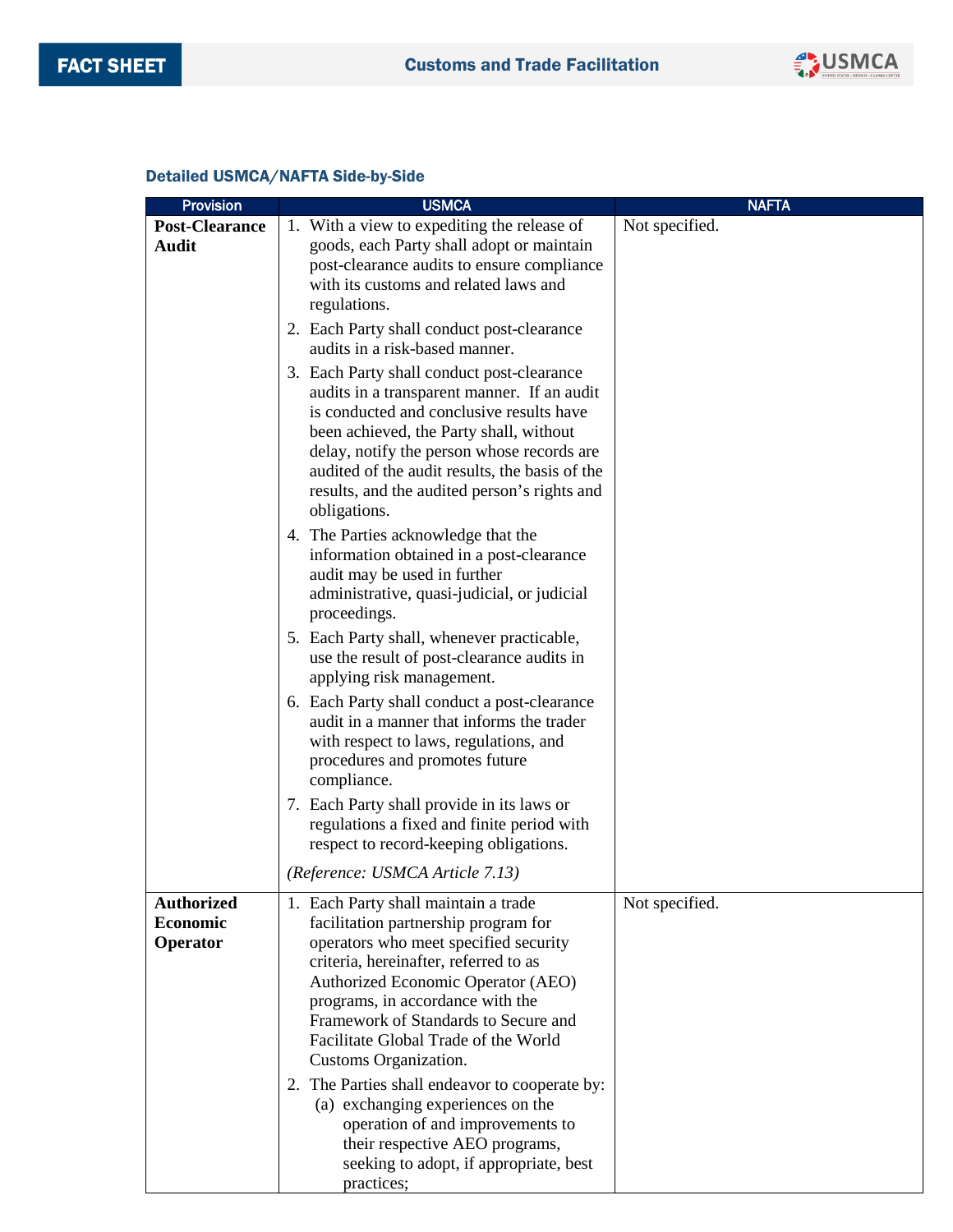

| <b>Provision</b>                 | <b>USMCA</b>                                                                                                                                                                                                                                                                                                                                                                                                                                                                                                                                                                                                                                                                                                                                                                                                                                                                                                                                                                                                                                                                                                                                                                                                                                                                                                                                                                                                                                                                                                                                                                  | <b>NAFTA</b>   |
|----------------------------------|-------------------------------------------------------------------------------------------------------------------------------------------------------------------------------------------------------------------------------------------------------------------------------------------------------------------------------------------------------------------------------------------------------------------------------------------------------------------------------------------------------------------------------------------------------------------------------------------------------------------------------------------------------------------------------------------------------------------------------------------------------------------------------------------------------------------------------------------------------------------------------------------------------------------------------------------------------------------------------------------------------------------------------------------------------------------------------------------------------------------------------------------------------------------------------------------------------------------------------------------------------------------------------------------------------------------------------------------------------------------------------------------------------------------------------------------------------------------------------------------------------------------------------------------------------------------------------|----------------|
|                                  | (b) exchanging information with each<br>other on the operators authorized by<br>each program, in accordance with<br>each Party's law and established<br>processes; and<br>(c) collaborating in the identification and<br>implementation of trade facilitation<br>benefits for operators authorized by<br>the other Parties.                                                                                                                                                                                                                                                                                                                                                                                                                                                                                                                                                                                                                                                                                                                                                                                                                                                                                                                                                                                                                                                                                                                                                                                                                                                   |                |
|                                  | (Reference: USMCA Article 7.14)                                                                                                                                                                                                                                                                                                                                                                                                                                                                                                                                                                                                                                                                                                                                                                                                                                                                                                                                                                                                                                                                                                                                                                                                                                                                                                                                                                                                                                                                                                                                               |                |
| <b>Customs</b><br><b>Brokers</b> | 1. Each Party shall allow an importer and<br>any other person it deems appropriate, in<br>accordance with its laws and regulations,<br>to self-file a customs declaration and other<br>import or transit documentation without<br>the services of a customs broker. For the<br>purposes of electronic filing, self-filing<br>shall include direct access or access<br>through a service provider, to electronic<br>systems for filing and transmitting<br>customs declarations and other import or<br>transit documentation. Each Party shall<br>ensure that access to the electronic<br>systems is available for self-filers on a<br>nondiscriminatory basis relative to other<br>categories of users.<br>2. If a Party establishes requirements for<br>qualifications, licensing, or registration to<br>be a customs broker or to provide customs<br>broker services, the Party shall ensure that<br>the requirements are transparent, based on<br>objective criteria related to providing<br>customs broker services, promoting<br>integrity and professionalism among<br>customs brokers, and are administered<br>uniformly in its territory.<br>No Party shall impose arbitrary limits to<br>3.<br>the number of ports or locations at which<br>a customs broker may operate. A Party<br>shall allow a licensed customs broker to<br>electronically submit a customs<br>declaration and import documentation to<br>the electronic systems referred to in<br>paragraph 1, at any port at which it is<br>licensed to operate in accordance with the<br>preceding sentence. | Not specified. |
|                                  | (Reference: USMCA Article 7.21)                                                                                                                                                                                                                                                                                                                                                                                                                                                                                                                                                                                                                                                                                                                                                                                                                                                                                                                                                                                                                                                                                                                                                                                                                                                                                                                                                                                                                                                                                                                                               |                |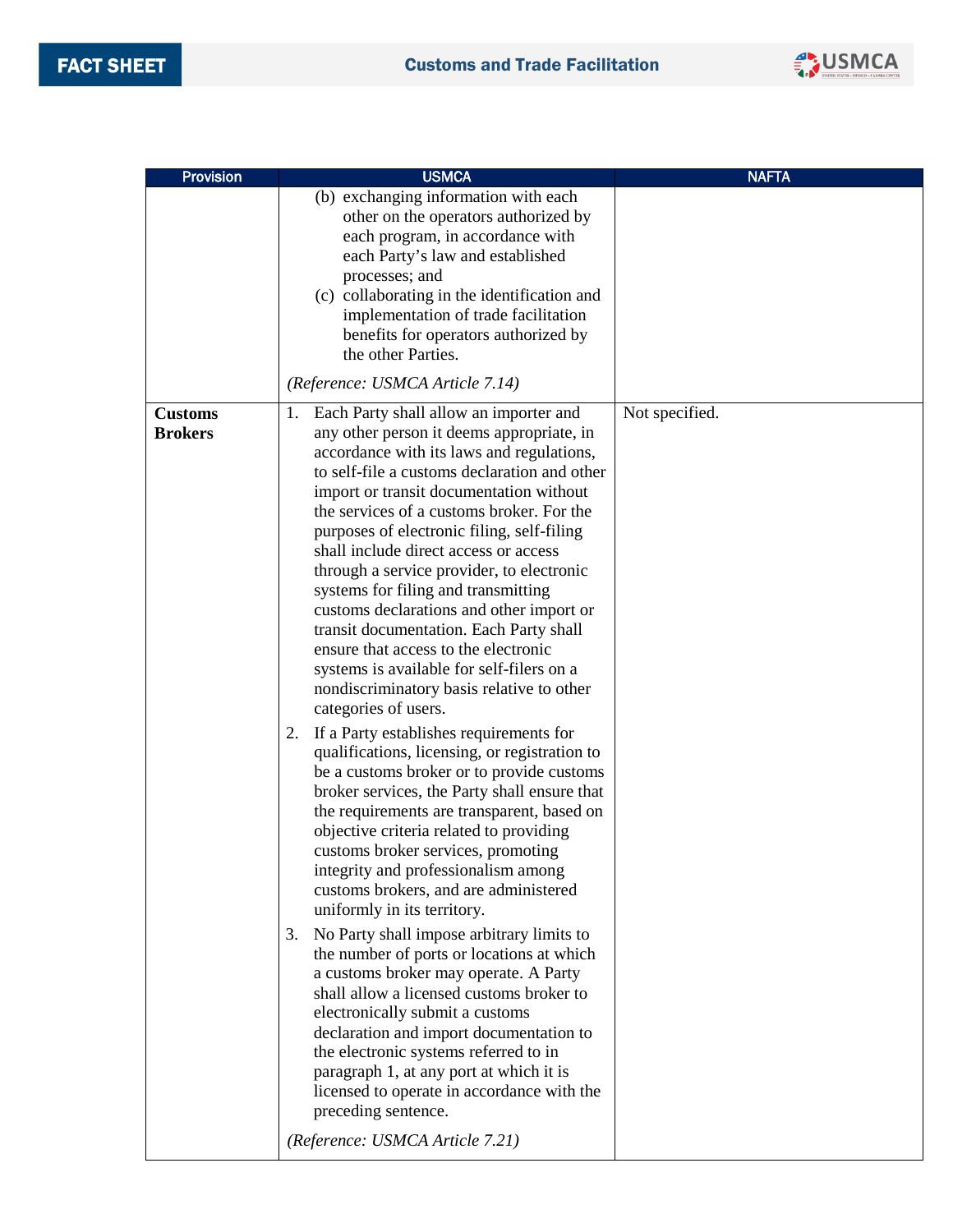

| Provision                                   | <b>USMCA</b>                                                                                 | <b>NAFTA</b>                                                              |
|---------------------------------------------|----------------------------------------------------------------------------------------------|---------------------------------------------------------------------------|
| <b>Border</b>                               | The Parties shall cooperate with each<br>1.                                                  | Not specified.                                                            |
| <b>Inspections</b>                          | other, as appropriate, with a view to                                                        |                                                                           |
|                                             | facilitating trade through the promotion of                                                  |                                                                           |
|                                             | efficient and effective processing of                                                        |                                                                           |
|                                             | imports and exports through their ports of<br>entry.                                         |                                                                           |
|                                             |                                                                                              |                                                                           |
|                                             | Each Party shall ensure that its customs<br>2.<br>administration and other relevant agencies |                                                                           |
|                                             | that examine goods, conveyances, or                                                          |                                                                           |
|                                             | instruments of international traffic, carry                                                  |                                                                           |
|                                             | out examinations with appropriate                                                            |                                                                           |
|                                             | coordination and, to the extent practicable,                                                 |                                                                           |
|                                             | simultaneously within a single location,                                                     |                                                                           |
|                                             | with a view to releasing goods and                                                           |                                                                           |
|                                             | allowing conveyances and instruments of<br>international traffic to enter its territory in   |                                                                           |
|                                             | a timely manner and immediately after the                                                    |                                                                           |
|                                             | examinations have been completed,                                                            |                                                                           |
|                                             | provided that all regulatory requirements                                                    |                                                                           |
|                                             | have been met.                                                                               |                                                                           |
|                                             | Pursuant to paragraphs 1 and 2, each Party<br>3.                                             |                                                                           |
|                                             | is encouraged to develop and implement                                                       |                                                                           |
|                                             | standard operating procedures amongst its<br>customs administration and relevant             |                                                                           |
|                                             | agencies that examine goods,                                                                 |                                                                           |
|                                             | conveyances, or instruments of                                                               |                                                                           |
|                                             | international traffic. If practicable, each                                                  |                                                                           |
|                                             | Party is encouraged to adapt their border                                                    |                                                                           |
|                                             | facilities to carry out the examinations                                                     |                                                                           |
|                                             | specified in paragraph 2.                                                                    |                                                                           |
|                                             | As appropriate, the Parties shall<br>4.                                                      |                                                                           |
|                                             | coordinate to develop procedures or<br>facilities adjacent to ports of entry for the         |                                                                           |
|                                             | efficient movement of goods the                                                              |                                                                           |
|                                             | processing of which requires specific                                                        |                                                                           |
|                                             | accommodations with respect to facilities                                                    |                                                                           |
|                                             | or examination.                                                                              |                                                                           |
|                                             | Nothing in this Article requires a Party to<br>5.                                            |                                                                           |
|                                             | provide services for the examination and                                                     |                                                                           |
|                                             | release of goods for all types of goods at<br>all ports of entry within its territory.       |                                                                           |
|                                             |                                                                                              |                                                                           |
|                                             | (Reference: USMCA Article 7.25)                                                              |                                                                           |
| <b>Regional and</b>                         | 1. The Parties agree to strengthen and expand                                                | 1. Each Party shall notify the other                                      |
| <b>Bilateral</b>                            | their customs and trade enforcement                                                          | Parties of the following                                                  |
| <b>Cooperation on</b><br><b>Enforcement</b> | efforts and cooperation as set out in this<br>Section. In these efforts, the Parties may     | determinations, measures and rulings,<br>including to the greatest extent |
|                                             | use any applicable mechanism, including                                                      | practicable those that are prospective                                    |
|                                             | bilateral cooperation mechanisms.                                                            | in application:                                                           |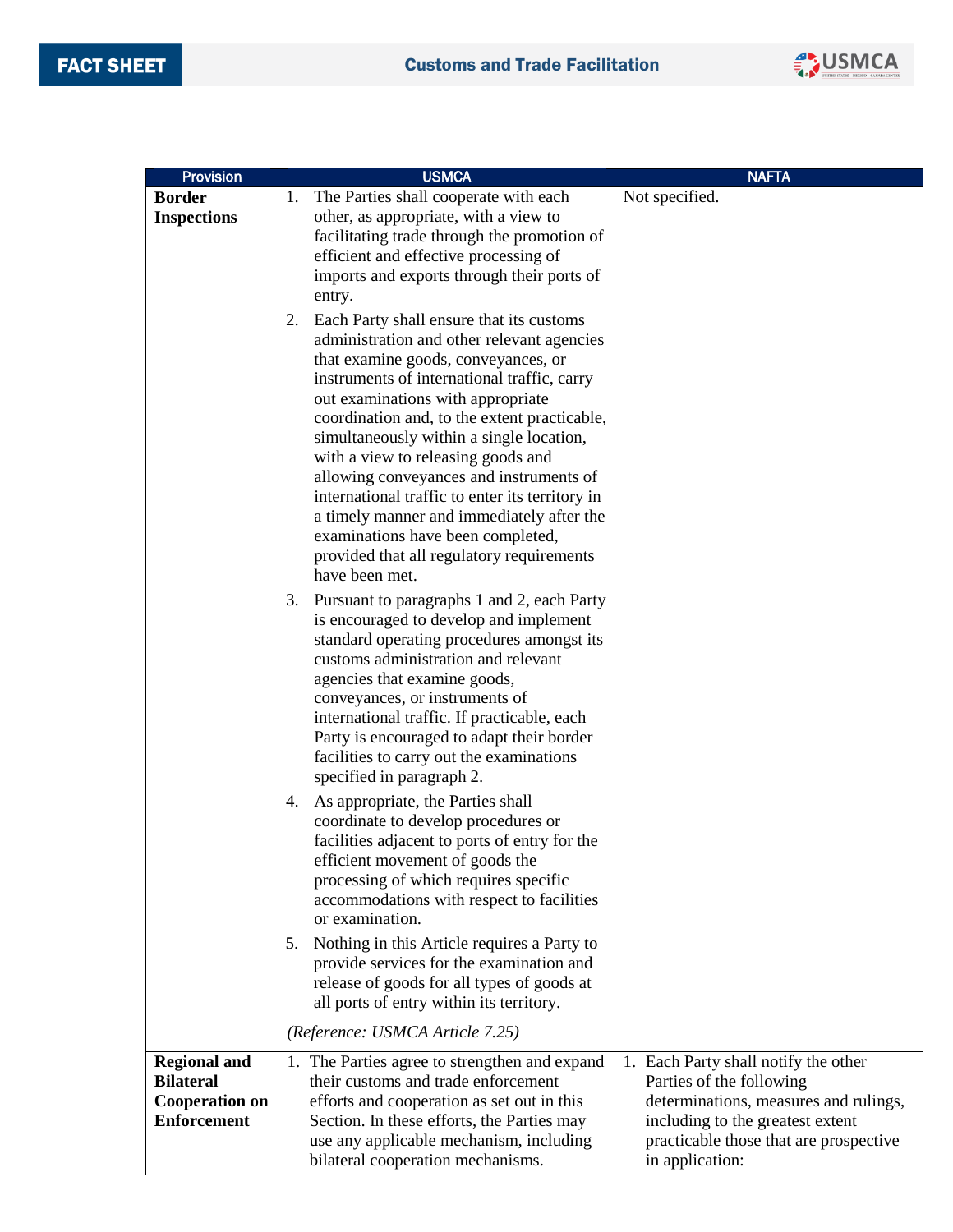

| <b>Provision</b> | <b>USMCA</b>                                                                         | <b>NAFTA</b>                                                  |
|------------------|--------------------------------------------------------------------------------------|---------------------------------------------------------------|
|                  | 2. Each Party shall, in accordance with its                                          | (a) a determination of origin issued as                       |
|                  | laws and regulations, cooperate with other                                           | the result of a verification                                  |
|                  | Parties for the purposes of enforcing or                                             | conducted pursuant to Article                                 |
|                  | assisting in the enforcement of their                                                | 506(1);                                                       |
|                  | respective measures concerning customs                                               | (b) a determination of origin that the                        |
|                  | offenses in the trade in goods between the                                           | Party is aware is contrary to                                 |
|                  | Parties, including ensuring the accuracy of                                          | (i) a ruling issued by the                                    |
|                  | claims for preferential tariff treatment                                             | customs administration of                                     |
|                  | under this Agreement.                                                                | another Party with respect to<br>the tariff classification or |
|                  | 3. With a view to facilitating the effective                                         | value of a good, or of                                        |
|                  | operation of this Agreement, each Party                                              | materials used in the                                         |
|                  | shall:                                                                               | production of a good, or the                                  |
|                  | (a) encourage cooperation with the other<br>Parties regarding customs issues that    | reasonable allocation of                                      |
|                  | affect goods traded between the                                                      | costs where calculating the                                   |
|                  | Parties; and                                                                         | net cost of a good, that is the                               |
|                  | (b) endeavor to provide the other Parties                                            | subject of a determination of                                 |
|                  | with advance notice of any significant                                               | origin, or                                                    |
|                  | administrative change, modification                                                  | (ii) consistent treatment given by                            |
|                  | of a law or regulation, or other                                                     | the customs administration                                    |
|                  | measure related to its laws or                                                       | of another Party with respect                                 |
|                  | regulations that governs importations,                                               | to the tariff classification or                               |
|                  | exportations, or transit procedures                                                  | value of a good, or of                                        |
|                  | that is likely to substantially affect the                                           | materials used in the<br>production of a good, or the         |
|                  | operation of this Agreement or likely                                                | reasonable allocation of                                      |
|                  | to affect the effective implementation                                               | costs where calculating the                                   |
|                  | and enforcement of the customs and                                                   | net cost of a good, that is the                               |
|                  | trade laws and regulations of a Party.                                               | subject of a determination of                                 |
|                  | 4. Each Party shall take appropriate                                                 | origin;                                                       |
|                  | measures, such as legislative,                                                       | (c) a measure establishing or                                 |
|                  | administrative, or judicial actions for<br>enforcement of its laws, regulations, and | significantly modifying an                                    |
|                  | procedures related to customs offenses, to                                           | administrative policy that is likely                          |
|                  | enhance coordination between its customs                                             | to affect future determinations of                            |
|                  | administration and other relevant agencies                                           | origin, country of origin marking                             |
|                  | and for cooperation with another Party.                                              | requirements or determinations as                             |
|                  | 5. The measures under paragraph 4 may                                                | to whether a good qualifies as a                              |
|                  | include:                                                                             | good of a Party under the<br>Marking Rules; and               |
|                  | (a) specific measures, such as                                                       | (d) an advance ruling, or a ruling                            |
|                  | enforcement actions to detect,                                                       | modifying or revoking an advance                              |
|                  | prevent, or address customs offenses,                                                | ruling, pursuant to Article 509.                              |
|                  | especially on identified customs                                                     | 2. The Parties shall cooperate:                               |
|                  | priorities, taking into account trade                                                | (a) in the enforcement of their                               |
|                  | data, including patterns of imports,                                                 | respective customs-related laws or                            |
|                  | exports, or transit goods to identify                                                | regulations implementing this                                 |
|                  | potential or real sources of these                                                   | Agreement, and under any                                      |
|                  | offenses;<br>(b) adopting or maintaining penalties                                   | customs mutual assistance                                     |
|                  | aimed at deterring or penalizing                                                     | agreements or other customs                                   |
|                  | customs offenses; and                                                                | related agreement to which they                               |
|                  |                                                                                      | are party;                                                    |